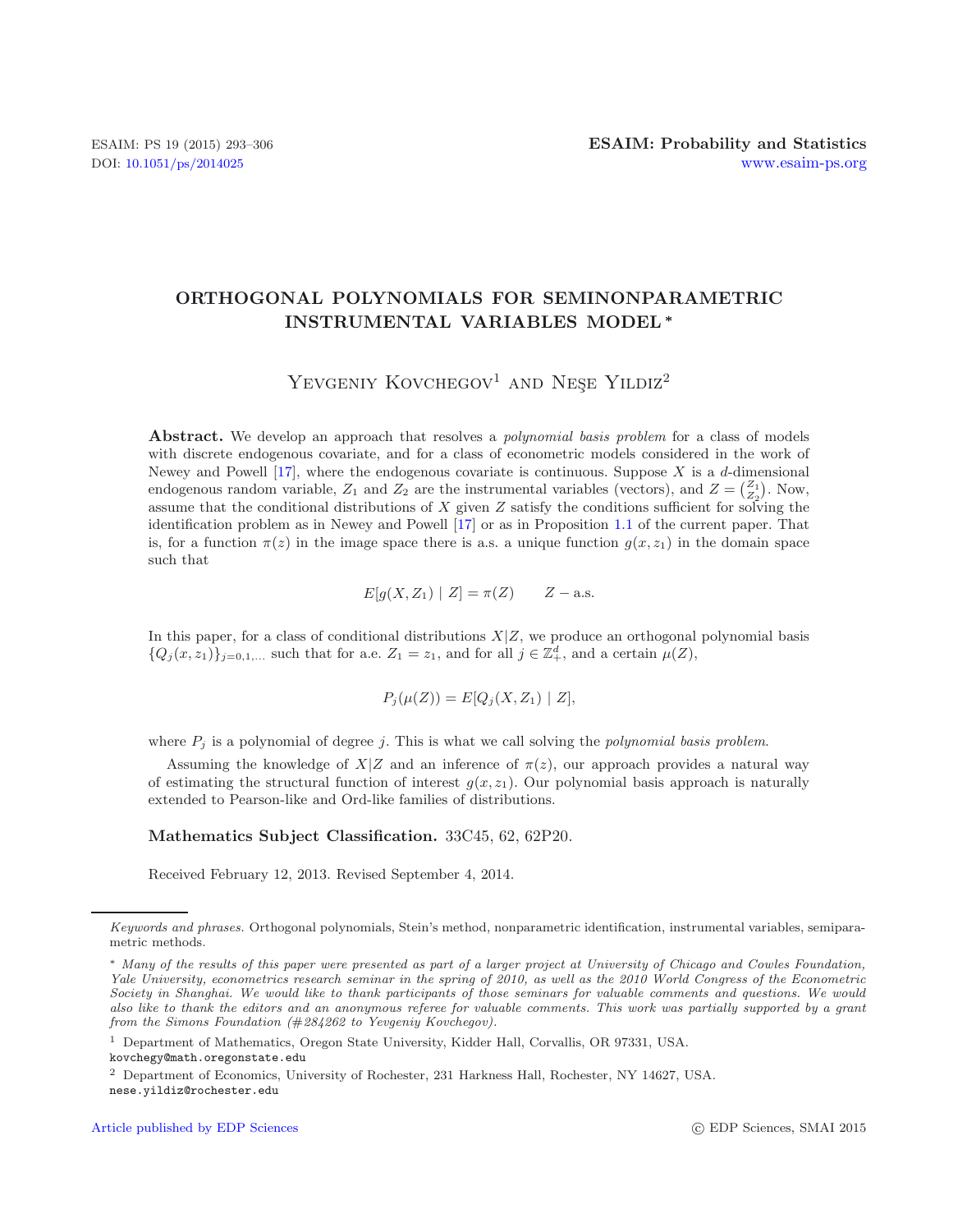# 1. INTRODUCTION

<span id="page-1-2"></span>In this paper we start with a small step of extending the set of econometric models for which nonparametric or semiparametric identification of structural functions is guaranteed to hold by showing completeness when the endogenous covariate is discrete with unbounded support. Note that the case of discrete endogenous covariate X with unbounded support is not covered by the sufficiency condition given in [\[17\]](#page-13-0). Then, using the theory of differential equations we develop a novel orthogonal polynomial basis approach for a large class of the distributions given in Theorem 2.2 in [\[17](#page-13-0)], and in the case of discrete endogenous covariate X for which the identification problem is solved in this paper. Our approach is new in economics and provides a natural link between identification and estimation of structural functions. We also discuss how our polynomial basis results can be extended to the case when the conditional distribution of  $X|Z$  belongs to either the modified Pearson or modified Ord family.

Experimental data are hard to find in many social sciences. As a result, social scientists often have to devise statistical methods to recover causal effects of variables (covariates) on outcomes of interest. When the structural relationship between a dependent variable and the explanatory variables  $(i.e. g(x, z_1))$  is parametrically specified Instrumental variables (IV) method is typically used to get consistent and asymptotically normal estimators for the finite dimensional vector of parameters, and thus, the structural function of interest<sup>[3](#page-1-0)</sup>. However the parametric estimators are not robust to misspecification of the underlying structural relationship,  $g(x, z_1)$ . For example, in the context of the analysis of consumer behavior recent empirical studies have suggested the need to allow for a more flexible role for the total budget variable to capture the observed consumer behavior at the microeconomic level. (See [\[3](#page-13-1)] and the references therein.) Failure of robustness of parametric methods raises the question whether it is possible to extend the instrumental variables estimation to non-parametric framework. This question was first studied in reference [\[17](#page-13-0)]. Thus far, however, the development of theoretical analysis and empirical implementation of nonparametric instrumental variables methods have been slow. This may have to do with the fact that identification is very hard to attain in these models. In addition, although there are some results about convergence rates of nonparametric estimators of the structural function, or on asymptotic distribution of the structural function evaluated at finitely many values of covariates<sup>[4](#page-1-1)</sup> to date the asymptotic distribution of the estimator for the structural function is still unknown.

In this paper we suggest a semiparametric approach. This suggestion is motivated by the fact that sufficient conditions for nonparametric identification are closely related to the conditional distribution of the endogenous covariate given the instruments, which can be estimated non-parametrically since it only depends on observable quantities. We suggest a way of nonparametrically estimating the structural function while assuming that the conditional distribution of the endogenous covariate given instruments belongs to a large family for which identification of the structural function is guaranteed to hold. Ours is not the first paper which suggests taking a related semiparametric approach to attack this problem. References [\[10](#page-13-2)] and [\[3\]](#page-13-1) both take a semiparametric approach in analyzing the Engel curve relationship. The semiparametric approach in [\[10\]](#page-13-2) is different from the one taken by [\[3](#page-13-1)], and is more closely related to the one taken in this paper. In particular, [\[3](#page-13-1)] assume  $g(X, Z_1) = h(X - \phi(Z_1^T \theta_1)) + Z_1^T \theta_2$ , with  $\theta_1, \theta_2$  as finite dimensional parameters,  $\phi$  having a known functional form, and h non-parametric, but leave the distribution of X given Z to be more flexible than in reference [\[10](#page-13-2)]. In contrast, [\[10\]](#page-13-2) leave specification of g more flexible, but assume that the joint distribution of X and  $Z_2$ conditional on  $Z_1$  is normal.

<span id="page-1-1"></span><span id="page-1-0"></span>The Engel curve relationship describes the expansion path for commodity demands as the households budget increases. In Engel curve analysis Y denotes budget share of the household spent on a subgroup of goods, X denotes log total expenditure allocated by the household to the subgroup of goods of interest,  $Z_1$  are variables describing other observed characteristics of households, and U represents unobserved heterogeneity across households. The  $(\log)$  total expenditure variable, X, is a choice variable in the households allocation of income across consumption goods and savings. Thus, household's optimization suggests that  $X$  is jointly determined

<sup>3</sup> A keyword search for "instrumental variables" in JSTOR returned more than 20 000 entries.

 $4$  See [\[4](#page-13-3), [5,](#page-13-4) [7](#page-13-5), [9](#page-13-6), [12](#page-13-7)].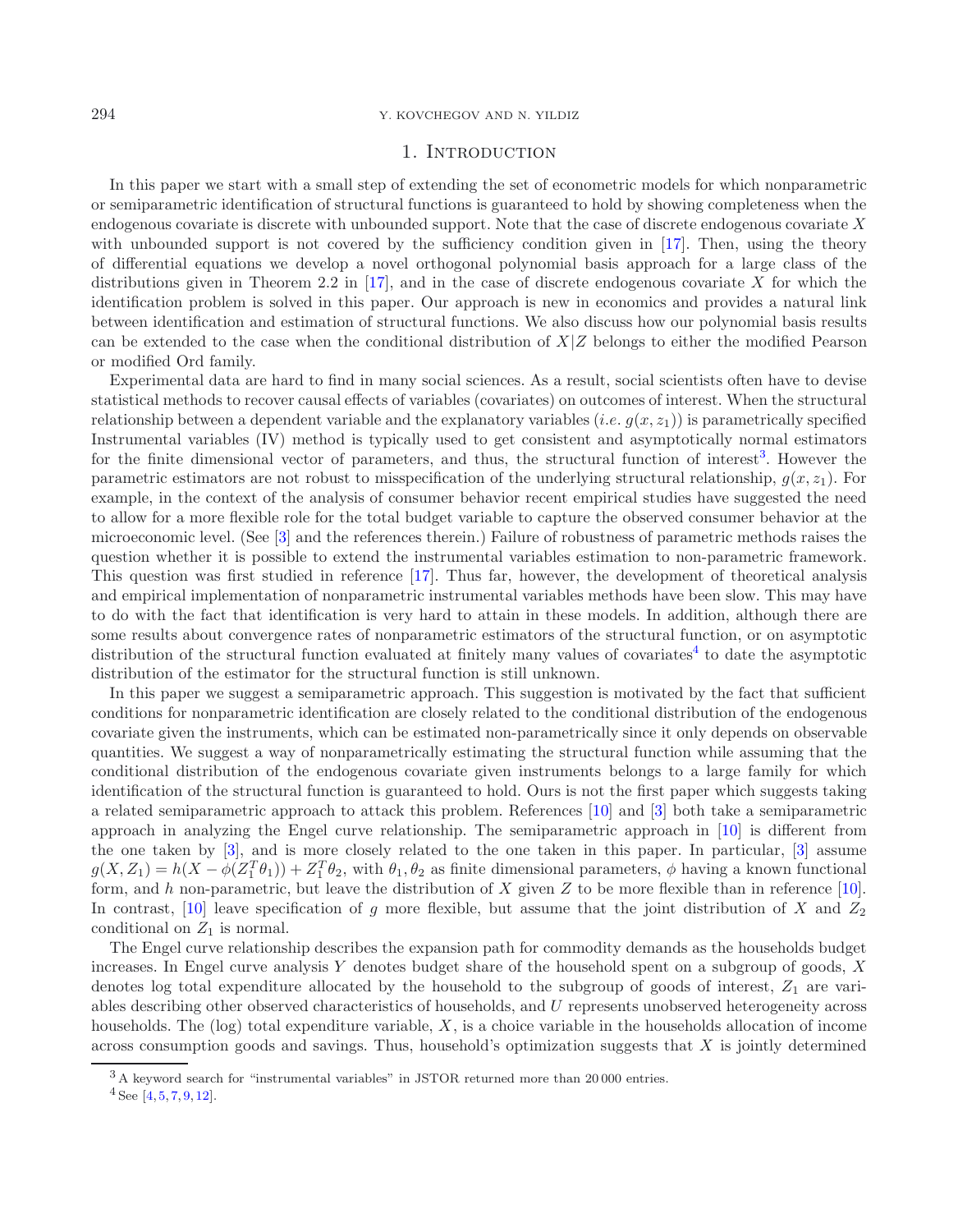with household's demands for particular goods and is, therefore, likely to be an endogenous regressor, or a regressor that is related to  $U$ , in the estimation of Engel curves. This means that the conditional mean of Y estimated by nonparametric least squares regression cannot be used to estimate the economically meaningful structural Engel curve relationship. Fortunately, as argued in [\[3](#page-13-1)], household's allocation model does suggest exogenous sources of income that will provide suitable instrumental variables for total expenditure in the Engel curve regression. In particular, log disposable household income is believed to be exogenous because the driving unobservables like ability are assumed to be independent of the preference orderings which play an important role in household's allocation decision and are included in  $U$  (see [\[10](#page-13-2)]). Consequently, log disposable income is usually taken as the excluded instrument,  $Z_2$ . Reference [\[10](#page-13-2)] demonstrates that log expenditure and log disposable income variables are both well characterized by joint normality, conditional on other variables describing household characteristics. Under the assumption that the joint distribution of X and  $Z_2$  conditional on  $Z_1$  is normal [\[10\]](#page-13-2) provide a semiparametric estimator for the structural Engel curve and give convergence rates for their estimator. In parametric models normality is typically associated with nice behavior, but in a nonparametric regression with endogenous regressors the situation is very different. Indeed, it is well established that joint normality can lead to very slow rates of convergence (see  $[3,8,19]$  $[3,8,19]$  $[3,8,19]$ ). In contrast to  $[10]$  we suggest an estimation method that is directly related to the information contained in the identification condition and that covers any conditional distribution of X given  $Z$  (not just normal distribution) that belongs to a large family for which identification of the structural function is known to hold. By exploiting this information our method eliminates one step of estimation. As a result, we expect estimators that are based on our method will have a faster rate of convergence. Specifically, the case where the joint distribution of X and  $Z_2$  conditional on  $Z_1$  is normal as in [\[10](#page-13-2)] fits right into the orthogonal polynomial framework of this paper. This correspondence will be pointed out in a remark in Section [2.2.](#page-6-0) The follow-up paper that includes a least square analysis for normal conditional distributions is being prepared by the authors.

Our approach to choosing the orthogonal polynomials for approximating structural function is semiparametric and is motivated by the form of the conditional density (either with respect to Lebesgue or counting measure) of covariates given instruments. Using the form of this density function we can derive a second-order Stein operator (called Stein–Markov operator in [\[18](#page-13-10)]) whose eigenfunctions are orthogonal polynomials (in covariates) under certain sufficient conditions. This step utilizes the generator approach from Stein's theory originated in Barbour [\[1\]](#page-13-11) and extensively studied in Schoutens [\[18](#page-13-10)]. One could use the eigenfunctions of the Stein–Markov operator to approximate the structural functions of interest in such models. Since the conditional expectations of these orthogonal basis functions given instruments are known up to a certain function of the instruments (namely, they are polynomials in  $\mu(Z)$ , which will be defined below), this approach is likely to simplify estimation. The in-depth information on Stein's method and Stein operators can be found in  $[1, 2, 6, 18, 20]$  $[1, 2, 6, 18, 20]$  $[1, 2, 6, 18, 20]$  $[1, 2, 6, 18, 20]$  $[1, 2, 6, 18, 20]$  $[1, 2, 6, 18, 20]$  $[1, 2, 6, 18, 20]$  $[1, 2, 6, 18, 20]$  $[1, 2, 6, 18, 20]$  $[1, 2, 6, 18, 20]$  and references therein.

A common way of estimating the structural function, which depends on the endogenous regressor  $X$ , starts with picking a basis,  $\{Q_j\}_{j=1}^{\infty}$ , for the space the structural function of interest belongs to. Finitely many elements of this basis is used to approximate the structural function. To estimate the coefficients on the elements of the basis, both the left hand side, or dependent variable, and the finite linear combination of the basis functions are first projected on the space defined by the instrument Z, and then the projection of the dependent variable is regressed onto the linear combination of the projections of basis functions. When this is done, typically, the choice of basis functions has little to do with the conditional distribution of  $X|Z$ , and hence, with the conditions that ensure identification of the structural function. As a result, the projections of the basis functions on the instrument are not known analytically, but have to be estimated by non-parametric regression. In this paper, we propose a method that links the condition for identification of the structural function to the choice of the basis used to approximate this function in estimation stage. We do this by exploiting the form of the conditional density of covariates given instruments. As suggested above we propose the use of the eigenfunctions of the Stein–Markov operator to approximate the structural function. Since the conditional expectations of these orthogonal basis functions given instruments are known up to a certain function of the instruments, this would eliminate one step of the estimation of the structural function. It should be stressed, however, even assuming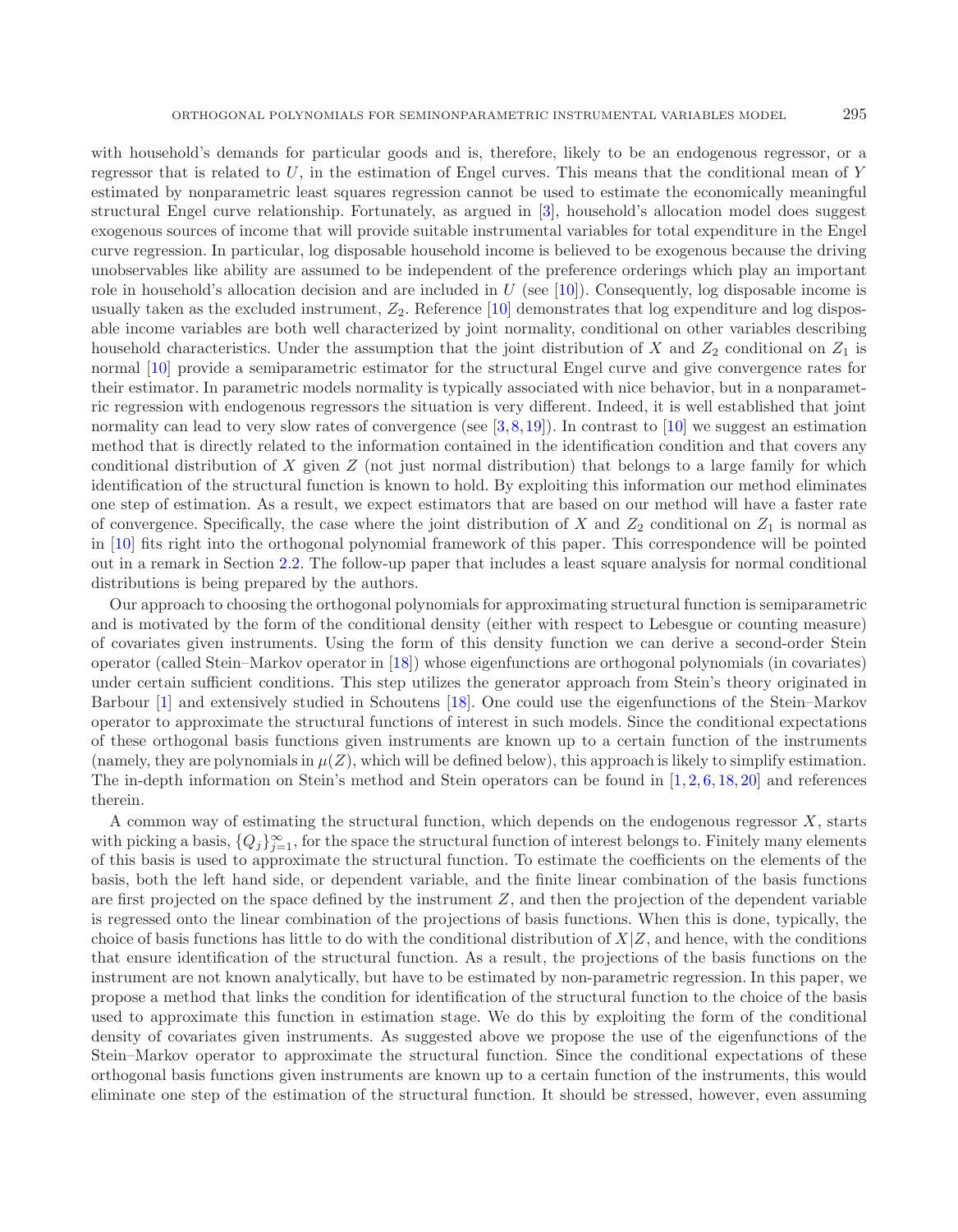296 Y. KOVCHEGOV AND N. YILDIZ

<span id="page-3-0"></span>the conditional density of covariates given instruments is known up to finite dimensional parameters, does not imply that the conditional expectations of arbitrary basis functions given instruments are necessarily known analytically.

The paper is organized as follows. Section [1.1](#page-3-1) discusses the identification result for the case of discrete endogenous covariate X with unbounded support. Section [2](#page-4-0) contains the orthogonal polynomial approach for the basis problem. Finally, Section [3](#page-13-15) contains the concluding remarks.

### <span id="page-3-1"></span>**1.1. An identification result**

As it will be shown in Section [2.3,](#page-10-0) our approach to choosing orthogonal basis works for many cases in which the endogenous variable is discrete and has unbounded support. To be able to talk about such cases we state an identification result that covers those cases. This theorem as well as Theorem 2.2 of [\[17\]](#page-13-0) follow from Theorem 1 on page 32 of [\[15\]](#page-13-16). We let X denote the endogenous random variable and  $Z = \begin{pmatrix} Z_1 \\ Z_2 \end{pmatrix}$  denote the vector of instrumental variables.

**Proposition 1.1.** *Let* X *be a random variable, with conditional density (w.r.t. either Lebesgue or counting measure) of* X|Z *given by*

$$
p(x|Z = z) := p(x|z) = t(z)s(x, z_1) \prod_{j=1}^d [\mu_j(z) - m_j]^{\tau_j(x, z_1)} \qquad \tau(x, z_1) \in \mathbb{Z}_+^d,
$$

*where*  $t(z) > 0$ ,  $s(x, z_1) > 0$ ,  $\tau(x, z_1) = (\tau_1(x, z_1), \ldots, \tau_d(x, z_1))$  *is one-to-one in* x, and the support of  $\mu(Z) =$  $(\mu_1(Z),\ldots,\mu_d(Z))$  *given*  $Z_1$  *contains a non-trivial open set in*  $\mathbb{R}^d$ *, and*  $\mu_j(Z) > m_j$   $(Z - a.s.)$  *for each*  $j = 1, \ldots, d$ *. Then* 

$$
E[g(X, Z_1)|Z_1, Z_2] = 0 \quad Z - a.s. \quad implies \quad g(X, Z_1) = 0 \quad (X, Z_1) - a.s.
$$

*Proof.* [5](#page-3-2) Note that

$$
p(x|z) = t(z)s(x, z_1) \exp \left[\sum_{i=1}^{d} \tau_i(x, z_1) \log (\mu_i(z) - m_i)\right].
$$

Then letting  $A(\eta) = 0$ , and  $\eta_i = \log(\mu_i(z) - m_i)$ , we see that the result follows from [\[16](#page-13-17)]. See also [\[15](#page-13-16)].  $\Box$ 

<span id="page-3-2"></span>The above theorem extends Theorem 2.2 in [\[17\]](#page-13-0), where it was shown that if with probability one conditional on Z, the distribution of X is absolutely continuous w.r.t. Lebesgue measure, and its conditional density is given by

$$
f_{X|Z}(x|z) = t(z)s(x, z_1) \exp[\mu(z) \cdot \tau(x, z_1)],
$$
\n(1.1)

where  $t(z) > 0$ ,  $s(x, z_1) > 0$ ,  $\tau(x, z_1)$  is one-to-one in x, and the support of  $\mu(Z)$  given  $Z_1$  contains a non-trivial open set, then for each  $g(x, z_1)$  with finite expectation  $E[g(X, Z_1)|Z]=0$  (Z – a.s.) implies that  $g(X, Z_1)=0$  $(X, Z_1) -$ a.s.

The condition requiring the support of  $\mu(Z)$  given  $Z_1$  to contain a nontrivial open set in  $\mathbb{R}^d$  in both our Theorems [1.1](#page-3-0) and 2.2 in [\[17\]](#page-13-0) can be weakened to requiring that the support of  $\mu(Z)$  given  $Z_1$  be a countable set that is dense in a nontrivial open set in  $\mathbb{R}^d$ .

 $5$  For the case in which X is discrete an alternative proof can be found in [\[14\]](#page-13-18).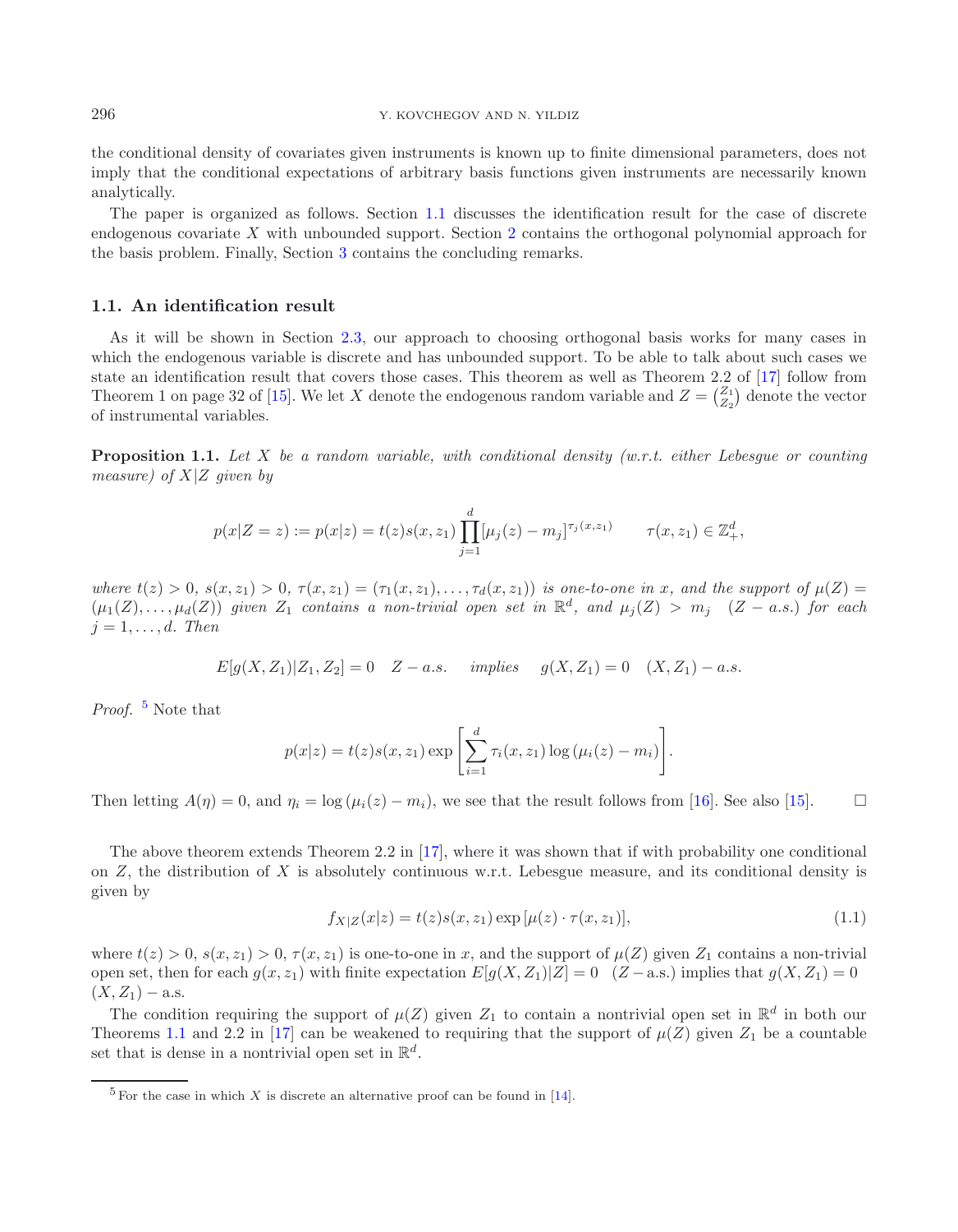# 2. Polynomial basis results

<span id="page-4-0"></span>Once again, let X be a d-dimensional endogenous random variable,  $Z_1$  and  $Z_2$  be the instrumental variables (vectors), and  $Z = \begin{pmatrix} Z_1 \\ Z_2 \end{pmatrix}$  $Z_2$ ). Now, assume that the conditional distributions of  $X$  given  $Z$  satisfy the conditions sufficient for solving the identification problem as in Theorem 2.2 of [\[17\]](#page-13-0) or as in Proposition [1.1](#page-3-0) of the current paper. Then, for a function  $\pi(z)$  in the image space there is a unique function  $g(x, z_1)$  in the domain space such that

$$
E[g(X, Z_1) | Z] = \pi(Z) \qquad Z \text{ a.s.}
$$

In this section we will use Stein–Markov operators to solve the *polynomial basis problem* for a class of conditional distributions  $X|Z$ . Specifically, we will develop an approach to finding an orthogonal polynomial basis  $\{Q_j(x, z_1)\}_{j=0,1,\ldots}$  $\{Q_j(x, z_1)\}_{j=0,1,\ldots}$  $\{Q_j(x, z_1)\}_{j=0,1,\ldots}$  such that for a.e.  $Z_1 = z_1$ , and for all  $j \in \mathbb{Z}_+^d$ , and a function  $\mu(Z)$  defined in Section 1,

<span id="page-4-3"></span>
$$
P_j(\mu(Z)) = E[Q_j(X, Z_1) | Z],
$$

where  $P_i$  is a polynomial of degree j. See [\[2](#page-13-12), [6](#page-13-13), [18,](#page-13-10) [20\]](#page-13-14) for comprehensive studies and reviews of Stein–Markov operators and Stein's method. In the examples with no instrumental variable  $Z_1$ , *i.e.*  $Z = Z_2$ , polynomials  $Q_i(x, z_1)$  will be denoted by  $Q_i(x)$ .

## **2.1. Sturm–Liouville equations and Stein operators**

Let open set  $\Omega(z) \in \mathbb{R}^d$  be the support of X given  $Z = z$ , and let  $\partial \Omega(z)$  denote the boundary of  $\Omega(z)$ . Consider a continuous conditional density function  $f_{X|Z}(x|z) = s(x, z_1)t(z)e^{\mu(z)^T \tau(x, z_1)}$  as in Theorem 2.2 in [\[17\]](#page-13-0) with  $x = (x_1, \ldots, x_d)^T$  and  $\mu(z) = (\mu_1(z), \ldots, \mu_d(z))^T$  in  $\mathbb{R}^d$ , and  $t(z) > 0$ . Assume that for a.e.  $Z_1 = z_1$ ,  $\tau(x, z_1) = (\tau_1(x, z_1), \ldots, \tau_d(x, z_1))^T$  is a twice differentiable invertible one-to-one function from  $\Omega(z) \subseteq \mathbb{R}^d$  to  $\mathbb{R}^d$  with nonzero partial derivatives, and  $s(x, z_1) : \mathbb{R}^d \to \mathbb{R}$  is a differentiable function in x. Next denote by  $\nabla_{x, \tau}$ the following first order linear operator

$$
\nabla_{x,\tau} f(x) := \left( \frac{\partial}{\partial x_1} \left[ \frac{f(x)}{\frac{\partial \tau_1(x,z_1)}{\partial x_1}} \right], \ldots, \frac{\partial}{\partial x_d} \left[ \frac{f(x)}{\frac{\partial \tau_d(x,z_1)}{\partial x_d}} \right] \right).
$$

<span id="page-4-2"></span>We differentiate  $f_{X|Z}(x|z)$  to obtain

$$
\nabla_{x,\tau} f_{X|Z}(x|z) = \frac{\nabla_{x,\tau} s(x,z_1)}{s(x,z_1)} f_{X|Z}(x|z) + \mu(Z)^T f_{X|Z}(x|z) \quad \text{for all } x \in \Omega(z).
$$

The following statement holds for almost every  $Z = z$ . For a function  $Q(x, z_1)$  that is differentiable in x and satisfies  $Q(x, z_1) s(x, z_1) / \frac{\partial \tau_i(x, z_1)}{\partial x_i} = 0$  for each i and each  $x \in \partial \Omega(z)^6$  $x \in \partial \Omega(z)^6$ , we integrate by parts to obtain

$$
E[AQ(X, Z_1)|Z] = -\mu(Z)^T E[Q(X, Z_1)|Z] \qquad Z \text{ a.s.},
$$
\n(2.1)

<span id="page-4-1"></span>where

$$
AQ(x, z_1) = \frac{1}{s(x, z_1)} \nabla_{x, \tau}[s(x, z_1) Q(x, z_1)] = \frac{(\nabla_{x, \tau} s(x, z_1)) Q(x, z_1)}{s(x, z_1)} + \sum_{i=1}^d \frac{\frac{\partial Q(x, z_1)}{\partial x_i}}{\frac{\partial \tau_i(x, z_1)}{\partial x_i}}.
$$
(2.2)

Now, for a given z, let  $L^2(\mathbb{R}^d, s(x, z_1))$  denote the space of Lebesgue measurable  $u(x, z_1)$  in x such that  $\int$  $\Omega(z)$  $u^2(x, z_1)s(x, z_1)dx < \infty$ , with the inner product

$$
\langle u, v \rangle_s := \int_{\Omega(z)} u(x, z_1) v(x, z_1) s(x, z_1) dx.
$$

<sup>&</sup>lt;sup>6</sup> If  $\partial\Omega(z)$  contains a singularity or a point at infinity, this statement should be taken to hold in the limit.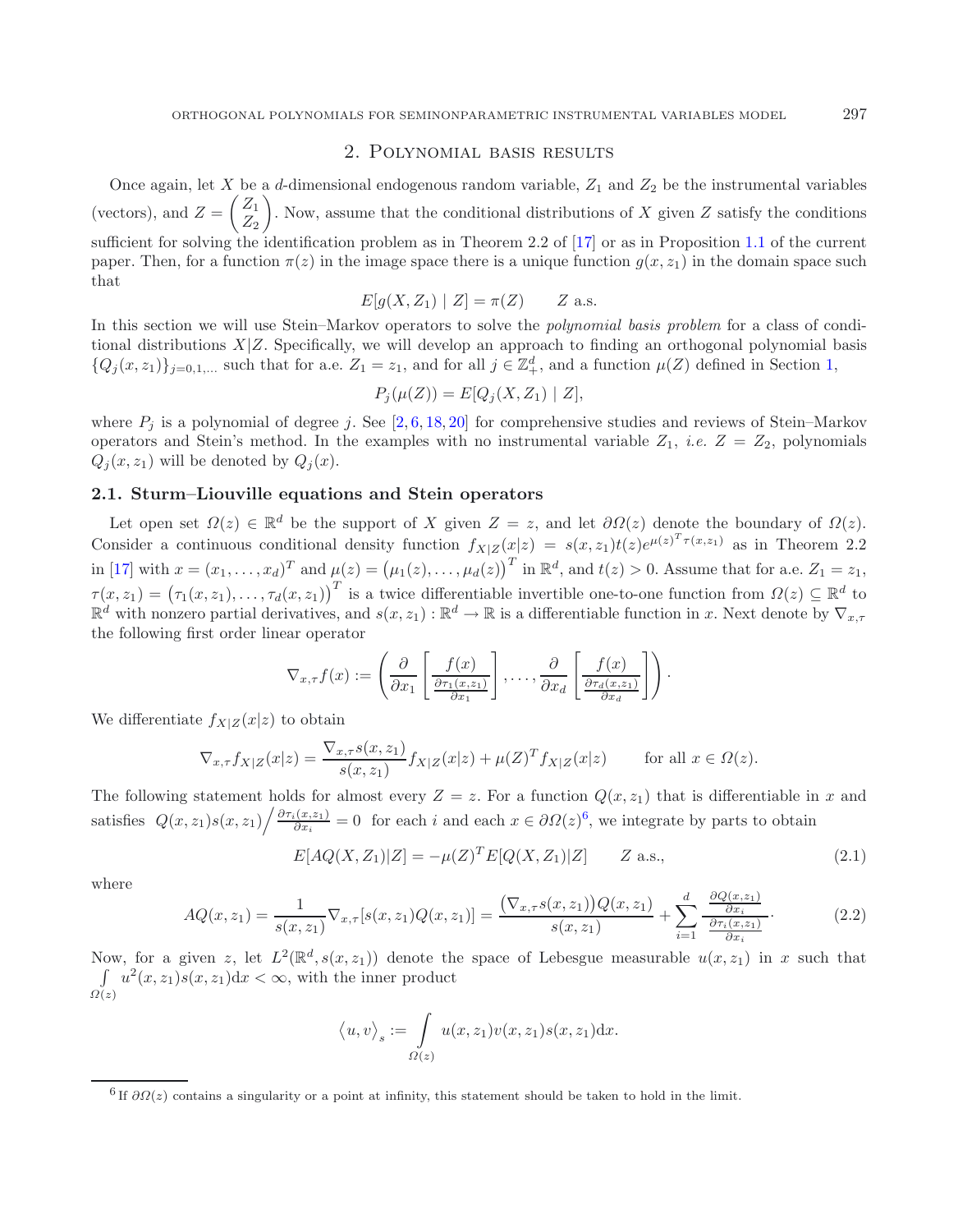Next define the following Sturm–Liouville operator:

<span id="page-5-1"></span><span id="page-5-0"></span>
$$
\mathcal{A}Q := \frac{1}{s(x,z_1)} \nabla_{x,\tau} \Big[ s(x,z_1) \nabla_x Q(x,z_1) \Big] = \frac{\nabla_{x,\tau} s(x,z_1) \cdot \nabla_x Q(x,z_1)}{s(x,z_1)} + \sum_{i=1}^d \frac{1}{\frac{\partial \tau_i(x,z_1)}{\partial x_i}} \frac{\partial^2 Q(x,z_1)}{\partial x_i^2},
$$

where  $\nabla_x := \left(\frac{\partial}{\partial x_1}, \ldots, \frac{\partial}{\partial x_d}\right)^T$  is standard gradient. Here A is a Stein operator for the distribution that has Lebesgue density equal to  $\frac{s(x,z_1)}{\int s(x,z_1)dx}$ , and A is the corresponding Stein–Markov operator.

Then, integration by parts shows A is a self-adjoint operator with respect to  $\langle \cdot, \cdot \rangle_s$ . Specifically,  $\langle Au, v \rangle_s = \langle u, Av \rangle$ , provided the following standard boundary conditions  $(u, Av)$ <sub>s</sub> provided the following standard boundary conditions

<span id="page-5-3"></span>
$$
\sum_{i=1}^{d} \int \limits_{\partial \Omega(z)} \left[ \left( \frac{\partial}{\partial x_i} u(x, z_1) \right) v(x, z_1) - \left( \frac{\partial}{\partial x_i} v(x, z_1) \right) u(x, z_1) \right] \frac{s(x, z_1)}{\frac{\partial \tau_i(x, z_1)}{\partial x_i}} d\Gamma(x) = 0 \tag{2.3}
$$

Z a.s. for all  $u(x, z_1)$  and  $v(x, z_1)$  in  $\mathcal{C}^2(\mathbb{R}^d) \cap L^2(\mathbb{R}^d, s(x, z_1))$  for almost every  $Z_1 = z_1$ . Trivially, the above boundary conditions [\(2.3\)](#page-5-0) are satisfied if

$$
\left(\frac{\partial}{\partial x_i}u(x,z_1)\right)v(x,z_1) - \left(\frac{\partial}{\partial x_i}v(x,z_1)\right)u(x,z_1) \equiv 0 \quad \text{on } \partial\Omega(z). \tag{2.4}
$$

In the case of a singularity or a point at infinity on the boundary the above boundary conditions  $(2.4)$  will need to hold in the limit. The eigenvalues  $\lambda_j$  of A are all real, and the corresponding eigenfunctions  $Q_j(x, z_1)$  solve the following Sturm–Liouville differential equation

$$
\sum_{i=1}^{d} \frac{s(x, z_1)}{\frac{\partial \tau_i(x, z_1)}{\partial x_i}} \frac{\partial^2 Q_j(x, z_1)}{\partial x_i^2} + \sum_{i=1}^{d} \frac{\partial}{\partial x_i} \left( \frac{s(x, z_1)}{\frac{\partial \tau_i(x, z_1)}{\partial x_i}} \right) \frac{\partial Q_j(x, z_1)}{\partial x_i} - \lambda_j s(x, z_1) Q_j(x, z_1) = 0.
$$
 (2.5)

These  $Q_j(x, z_1)$  form a basis of  $L^2(\mathbb{R}^d, s(x, z_1))$ , orthogonal with respect to  $\langle \cdot, \cdot \rangle_s$ .

## *2.1.1. A special case*

Assume that for a.e.  $Z_1 = z_1$ ,  $s(x, z_1) \in C^\infty(\mathbb{R}^d)$  w.r.t. variable x, for each nonnegative integer  $j = (j_1, \ldots, j_d)$ . Consider a special case when  $Q_j(x, z_1) = \frac{(-1)^{j_1 + \cdots + j_d}}{s(x, z_1)} \frac{\partial^{j_1 + \cdots + j_d}}{\partial x^{j_1} \cdots \partial x^{j_d}}$  $\frac{\partial^{j_1}}{\partial x_1^{j_1} \dots \partial x_d^{j_d}} s(x, z_1)$  are the orthogonal eigenfunctions in  $L^2(\mathbb{R}^d, s(x, z_1))$ , then their projections

$$
P_j(Z) := E[Q_j(X, Z_1)|Z] = \prod_{k=1}^d \mu_k(Z)^{j_k} = \mu(Z)^j
$$

<span id="page-5-2"></span>due to integration by parts under the boundary conditions requiring the corresponding boundary integral to be zero.

**Example:** In particular, using the Rodrigues's formula for the Sturm–Liouville boundary value problem, we can show that when

$$
s(x, z_1) = \gamma(z_1) \exp \left[ \alpha(z_1) \frac{x^T x}{2} + \beta(z_1) \right],
$$

with  $\alpha(z_1) < 0$  for each  $z_1$ , there is a series of eigenvalues  $\lambda_0, \lambda_1, \lambda_2, \ldots$  that lead to solutions  $\{Q_j(x, z_1)\}_{j=0}^{\infty}$ , where each  $Q_j(x, z_1) = \frac{(-1)^{j_1 + \dots + j_d}}{s(x, z_1)} \frac{\partial^{j_1 + \dots + j_d}}{\partial x_j^{j_1} \dots \partial x_j^{j_s}}$  $\frac{\partial^{j_1}}{\partial x_1^{j_1}...\partial x_d^{j_d}}s(x,z_1)$  is a multidimensional Hermite-type orthogonal polynomial basis for  $L^2(\mathbb{R}^d, s(x, z_1))^7$  $L^2(\mathbb{R}^d, s(x, z_1))^7$ .

<sup>&</sup>lt;sup>7</sup>When  $s(x, z_1)$  is of this form  $Q_i(x, z_1)$  are polynomials. In general equation [\(2.5\)](#page-5-3) may have solutions for other  $s(x, z_1)$  that are not necessarily polynomials.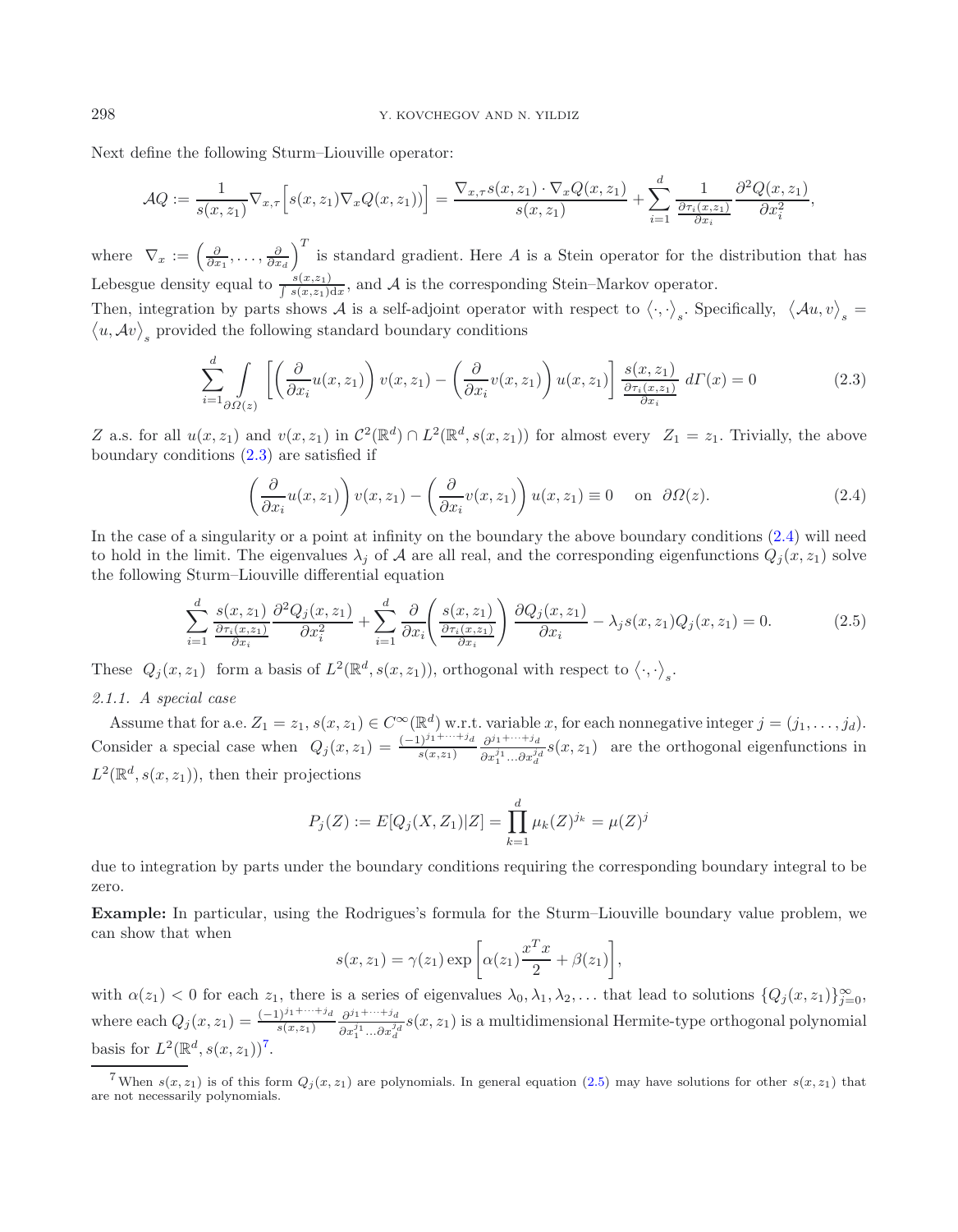# <span id="page-6-0"></span>**2.2. The orthogonal polynomial basis results for continuous** *X*

We assume that  $d = 1$  in this subsection with the exception of Example 2 below. Then

$$
\frac{\partial f_{X|Z}(x|z)}{\partial x} = \frac{\frac{\partial s(x,z_1)}{\partial x}}{s(x)} f_{X|Z}(x|z) + \mu(z) \frac{\partial \tau(x,z_1)}{\partial x} f_{X|Z}(x|z).
$$

and

$$
AQ(x, z_1) = \frac{\partial}{\partial x} \left( \frac{s(x, z_1)Q(x, z_1)}{\frac{\partial \tau(x, z_1)}{\partial x}} \right) \frac{1}{s(x, z_1)} = \frac{\frac{\partial Q(x, z_1)}{\partial x}}{\frac{\partial \tau(x, z_1)}{\partial x}} + \frac{\frac{\partial s(x, z_1)}{\partial x}}{s(x, z_1)} \frac{Q(x, z_1)}{\frac{\partial \tau(x, z_1)}{\partial x}} - \frac{Q(x, z_1) \frac{\partial^2 \tau(x, z_1)}{\partial x^2}}{\left[\frac{\partial \tau(x, z_1)}{\partial x}\right]^2}
$$

as in [\(2.2\)](#page-4-2). Once again, equation [\(2.1\)](#page-4-3) is satisfied if  $Q(x, z_1)s(x, z_1)\big/\frac{\partial \tau(x, z_1)}{\partial x} = 0$  on  $\partial\Omega(z)$  for a.e.  $Z = z$ . Here, for  $d = 1$ , Stein–Markov operator is

$$
AQ(x, z_1) := A \frac{\partial Q(x, z_1)}{\partial x} = \frac{\frac{\partial^2 Q(x, z_1)}{\partial x^2}}{\frac{\partial \tau(x, z_1)}{\partial x}} + \left( \frac{\frac{\partial s(x, z_1)}{\partial x}}{s(x, z_1)} \frac{1}{\frac{\partial \tau(x, z_1)}{\partial x}} - \frac{\frac{\partial^2 \tau(x, z_1)}{\partial x^2}}{\left[\frac{\partial \tau(x, z_1)}{\partial x}\right]^2} \right) \frac{\partial Q(x, z_1)}{\partial x}.
$$

We would like to find eigenfunctions  $Q_j$  and eigenvalues  $\lambda_j$  of A such that  $AQ_j = \lambda_j Q_j$ . We define

$$
\phi(x, z_1) := -\frac{1}{\frac{\partial \tau(x, z_1)}{\partial x}} \quad \text{and} \quad \psi(x, z_1) := -\frac{1}{\frac{\partial \tau(x, z_1)}{\partial x}} \left[ \frac{\frac{\partial s(x, z_1)}{\partial x}}{s(x, z_1)} - \frac{\frac{\partial^2 \tau(x, z_1)}{\partial x^2}}{\frac{\partial \tau(x, z_1)}{\partial x}} \right],
$$

Then Sturm–Liouville differential equation [\(2.5\)](#page-5-3) can be rewritten as

$$
\phi(x,z_1)\frac{\partial^2 Q(x,z_1)}{\partial x^2} + \psi(x,z_1)\frac{\partial Q(x,z_1)}{\partial x} + \lambda Q(x,z_1) = 0.
$$
\n(2.6)

<span id="page-6-2"></span>with the boundary conditions  $(2.4)$  rewritten as

$$
c_1 Q(\alpha_1(z_1), z_1) + c_2 \frac{\partial Q(\alpha_1(z_1), z_1)}{\partial x} = 0 \ c_1^2 + c_2^2 > 0,
$$
  
\n
$$
d_1 Q(\alpha_2(z_1), z_1) + d_2 \frac{\partial Q(\alpha_2(z_1), z_1)}{\partial x} = 0 \ d_1^2 + d_2^2 > 0,
$$
\n(2.7)

<span id="page-6-1"></span>where  $\Omega(z) = (\alpha_1(z_1), \alpha_2(z_1))$  denotes the support of X conditioned on  $Z_1 = z_1$ . The solution to this Sturm– Liouville type problem exists when one of the three sufficient conditions listed below is satisfied. See [\[21\]](#page-13-19) and  $[18]^8$  $[18]^8$  $[18]^8$ . Moreover, in the cases we list below, the solutions are orthogonal polynomials with respect to the weight function  $s(x, z_1)$ , and for each j, the corresponding eigenfunction  $Q_j(x, z_1)$  is proportional to

$$
\frac{1}{s(x,z_1)}\frac{\partial^j}{\partial x^j}\left(s(x,z_1)[\phi(x,z_1)]^j\right).
$$

Here  $Q_0$  is a constant eigenfunction corresponding to  $\lambda_0 = 0$ . Finally, iterating equation [\(2.1\)](#page-4-3) proves the following important result.

**Theorem 2.1.** *Suppose*  $Q_j(x, z_1)$  *are an orthogonal polynomial basis* Z *a.s. Then functions*  $P_j(Z)$  =  $E[Q_i(X, Z_1)|Z]$  *are jth order polynomials in*  $\mu(Z)$  *with its coefficients being functions of*  $Z_1$ *.* 

<sup>&</sup>lt;sup>8</sup> [\[18](#page-13-10)] and [\[21](#page-13-19)] give results for Hermite, Laguerre and Jacobi polynomials, the other cases are obtained by defining  $\tilde{x} = ax + b$ and applying the results in [\[18](#page-13-10)] and [\[21\]](#page-13-19). Also note that these conditions are sufficient for the solutions to be polynomials. Solutions that are not polynomials, but nevertheless form an orthogonal basis might exist under less restrictive conditions.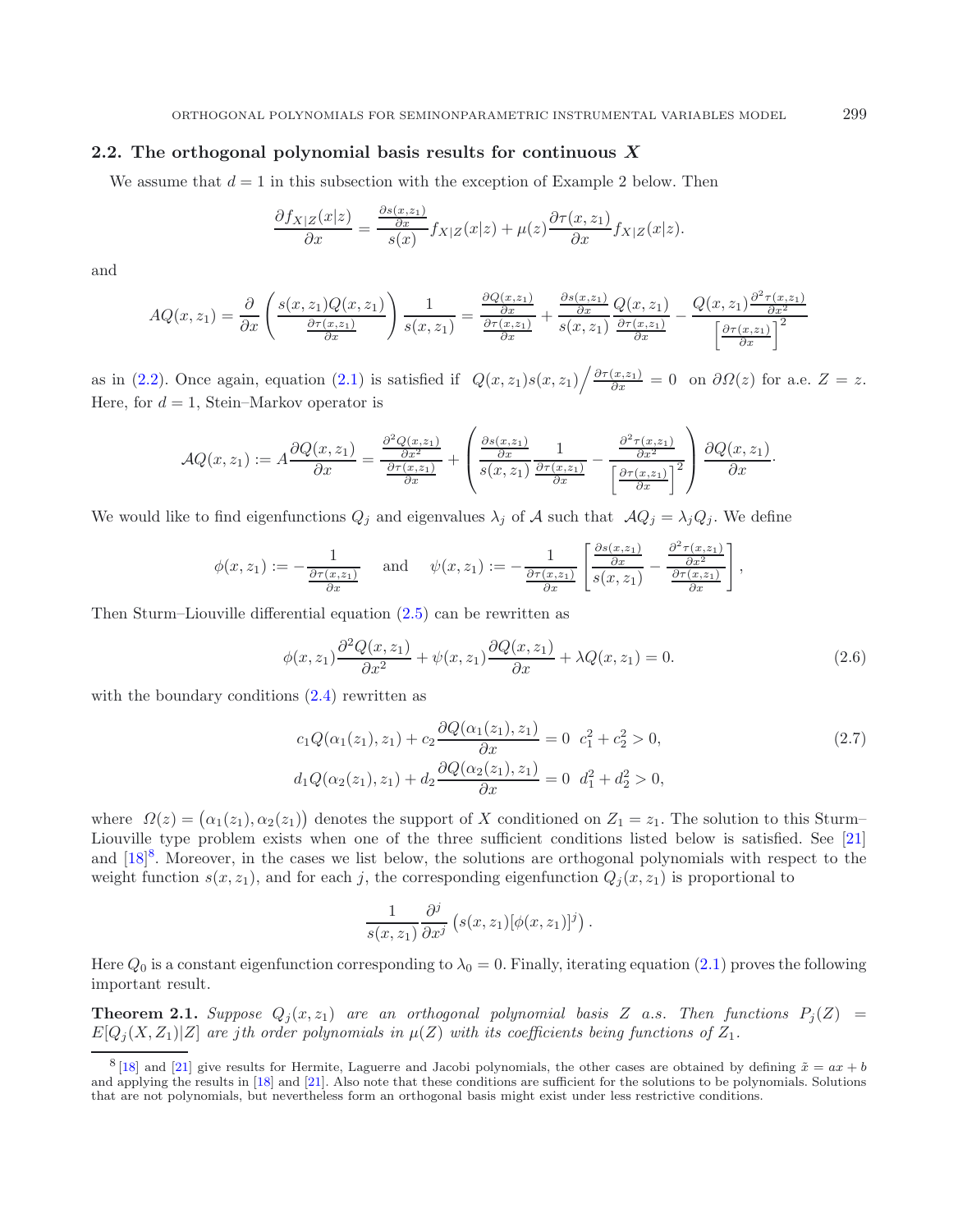*Proof.* Observe that  $P_0 \equiv Q_0$  is a constant. Consider  $j > 0$ , since  $f_{X|Z}(x|z)$  satisfies the unique identification condition stated in Theorem 2.2 of [\[17\]](#page-13-0) (that in turn is a Corollary of Thm. 1 of [\[15](#page-13-16)]),  $E[\mathcal{A}Q_i(X, Z_1)|Z] =$  $\lambda_j E[Q_j(X, Z_1)|Z] \neq 0$ . Therefore  $\lambda_j \neq 0$ , and since  $AQ_j = \lambda_j Q_j$ ,

$$
P_j(Z) = E[Q_j(X, Z_1)|Z] = \frac{1}{\lambda_j} E[\mathcal{A}Q_j(X, Z_1)|Z] = \frac{1}{\lambda_j} E\left[A\frac{\partial}{\partial x}Q_j(X, Z_1)|Z\right],
$$

where  $\frac{\partial}{\partial x}Q_j(x, z_1) = \sum_{i=0}^{j-1} a_i Q_i(x, z_1)$  is a polynomial of degree  $j-1$  in x. Therefore

$$
P_j(Z) = \frac{a_0 P_0}{\lambda_j} + \sum_{i=1}^{j-1} \frac{a_i}{\lambda_j} E[AQ_i(X, Z_1) | Z] = \frac{a_0 P_0}{\lambda_j} - \mu(Z) \sum_{i=1}^{j-1} \frac{a_i}{\lambda_j} P_i(Z)
$$

by  $(2.1)$ . The statement of the theorem follows by induction.

Next we list the sufficient conditions for the eigenfunctions  $\{Q_j(x,z_1)\}_{j=0}^{\infty}$  to be orthogonal polynomials in x that form a basis in  $L^2(\mathbb{R}^d, s(x, z_1))$ , together with the corresponding examples of continuous conditional densities  $f_{X|Z}(x|z)$ .

1. **Hermite-like polynomials:**  $\phi$  is a non-zero constant,  $\psi$  is linear and the leading term of  $\psi$  has the opposite sign of  $\phi$ . In this case, let  $\phi(x, z_1) = c(z_1) \neq 0$ , then  $\tau(x, z_1) = -\frac{1}{c(z_1)}x + d(z_1)$ . Then,  $\psi(x, z_1) =$  $c(z_1) \frac{\frac{\partial s(x,z_1)}{\partial x}}{s(x,z_1)} = a(z_1)x + b(z_1)$ . Thus, we have  $\frac{\frac{\partial s(x,z_1)}{\partial x}}{s(x,z_1)} = \frac{a(z_1)}{c(z_1)}x + \frac{b(z_1)}{c(z_1)}$ . Let  $\alpha(z_1) := a(z_1)/c(z_1)$  and  $\beta(z_1) :=$  $b(z_1)/c(z_1)$ , where  $\alpha(z_1) < 0 \ \forall z_1$ , since  $a(z_1)$  and  $c(z_1)$  always have opposite signs. Solving for  $s(x, z_1)$  we get  $s(x, z_1) = \gamma(z_1) \exp (\alpha(z_1)x^2/2 + \beta(z_1)x)$ .

**Example 1:** Given a function  $\sigma(z_1) \neq 0$ , and suppose  $d = 1$ . Consider

$$
f_{X|Z}(x|z) = \frac{1}{\sqrt{2\pi\sigma^2(z_1)}} \exp\left\{-\frac{(x-\tilde{\mu}(z))^2}{2\sigma^2(z_1)}\right\}.
$$

Then  $t(z) = \frac{1}{\sqrt{2\pi\sigma^2(z_1)}} \exp\left\{-\frac{z_2^2}{2\sigma^2(z_1)}\right\}, \quad s(x, z_1) = \exp\left\{-\frac{x^2}{2\sigma^2(z_1)}\right\}, \quad \mu(z) = \tilde{\mu}(z)/\sigma^2(z_1), \text{ and } \tau(x, z_1) = x.$ The orthogonal polynomials  $Q_i(x, z_1)$  are

$$
Q_j(x, z_1) = (-1)^j e^{\frac{x^2}{2\sigma^2(z_1)}} \frac{d^j}{dx^j} e^{-\frac{x^2}{2\sigma^2(z_1)}},
$$

 $P_j(z) = \frac{\tilde{\mu}(z)^j}{\sigma^{2j}(z_1)} = \left[\mu(z)\right]^j$  and  $\lambda_j = -j$  for each  $j > 1$ .

**Remark 2.2.** In [\[10](#page-13-2)] it is assumed that

$$
\begin{pmatrix} X \\ Z_2 \end{pmatrix} | Z_1 = z_1 \sim N \left( \begin{pmatrix} \mu_X(z_1) \\ \mu_{Z_2}(z_1) \end{pmatrix}, \begin{bmatrix} \sigma_X^2(z_1) & \sigma_{XZ_2}(z_1) \\ \sigma_{XZ_2}(z_1) & \sigma_{Z_2}^2(z_1) \end{bmatrix} \right).
$$

This corresponds to Example 1 above with

$$
\tilde{\mu}(z_1, z_2) = \mu_X(z_1) + \frac{\sigma_{XZ_2}(z_1)}{\sigma_X^2(z_1)}(z_2 - \mu_{Z_2}(z_1))
$$

and

$$
\sigma^{2}(z_{1}) = \left[1 - \frac{\sigma_{XZ_{2}}^{2}(z_{1})}{\sigma_{X}^{2}(z_{1})\sigma_{Z_{2}}^{2}(z_{1})}\right]\sigma_{X}^{2}(z_{1}).
$$

 $\Box$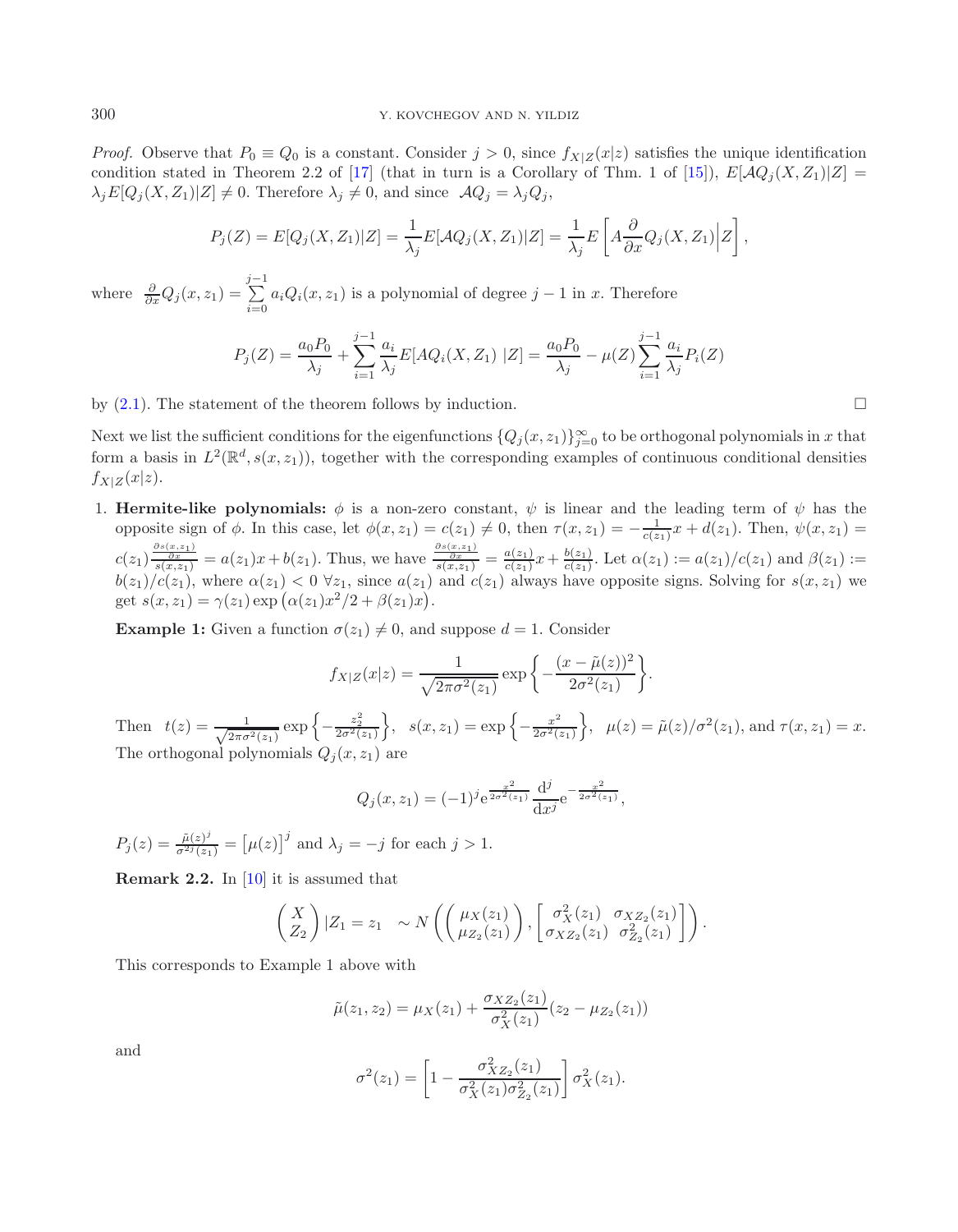**Example 2:** Suppose  $d > 1$ . For  $x = (x_1, ..., x_d)^T$  and  $z_2 = (z'_1, ..., z'_d)^T$ , let  $f_{X|Z}(x|z) =$  $\frac{\sqrt{\det M}}{(2\pi)^{\frac{d}{2}}}e^{-\frac{(x-z_2)^T M(x-z_2)}{2}}$ , where  $M = M(z_1)$  is the inverse of the variance-covariance  $d \times d$  matrix func- $(2\pi)^{\frac{1}{2}}$ <br>tion with det  $M(z_1) > 0$ . Then  $t(z) = \frac{\sqrt{\det M}}{(2\pi)^{\frac{d}{2}}} e^{-\frac{z^T M z}{2}}$ ,  $s(x, z_1) = e^{-\frac{x^T M x}{2}}$ ,  $\mu(z) = Mz_2$ , and  $\tau(x, z_1) = x$ . For each nonnegative integer-valued  $j = (j_1, \ldots, j_d)$ , the orthogonal polynomial  $Q_j(x, z_1)$  is given by

$$
Q_j(x, z_1) = (-1)^{j_1 + \dots + j_d} e^{\frac{x^T M x}{2}} \frac{\partial^{j_1 + \dots + j_d}}{\partial^j x_1^{j_1} \dots \partial x_d^{j_d}} e^{-\frac{x^T M x}{2}}.
$$

Then

$$
P_j(Z) = E[Q_j(X)|Z] = (e_1^T M Z_2)^{j_1} \dots (e_d^T M Z_2)^{j_d} = (e_1 \cdot \mu(Z))^{j_1} \dots (e_d \cdot \mu(Z))^{j_d} = [\mu(z)]^j,
$$

where  $e_1,\ldots,e_d$  denote standard basis vectors, and for any vector  $w = (w_1, w_2,\ldots,w_d)^T$ ,  $w^j :=$  $w_1^{j_1} w_2^{j_2} \ldots w_d^{j_d}$ .

2. **Laguerre-like polynomials:**  $\phi$  and  $\psi$  are both linear, the roots of  $\phi$  and  $\psi$  are different, and the leading terms of  $\phi$  and  $\psi$  have the same sign if the root of  $\psi$  is less than the root of  $\phi$  or *vice versa*. Suppose  $\phi(x, z_1) = a(z_1)x + b(z_1)$  and  $\psi(x, z_1) = c(z_1)x + d(z_1)$  with  $b(z_1)/a(z_1) \neq d(z_1)/c(z_1)$ . Then

$$
\frac{\partial \tau(x, z_1)}{\partial x} = \frac{1}{-a(z_1)x - b(z_1)},
$$

so

$$
\tau(x, z_1) = \frac{1}{a(z_1)} \log[a(z_1)x + b(z_1)] + C(z_1).
$$

Moreover,

$$
\psi(x, z_1) = [a(z_1)x + b(z_1)] \frac{\frac{\partial s(x, z_1)}{\partial x}}{s(x, z_1)} + a(z_1) = c(z_1)x + d(z_1) \Leftrightarrow \frac{\frac{\partial s(x, z_1)}{\partial x}}{s(x, z_1)} = \frac{c(z_1)x + d^*(z_1)}{a(z_1)x + b(z_1)},
$$

where  $d^*(z_1) = d(z_1) - a(z_1)$ . This means that

$$
s(x, z_1) = \rho(z_1) \exp \left\{ \int \frac{c(z_1)x + d^*(z_1)}{a(z_1)x + b(z_1)} dx \right\}.
$$

**Example:** Suppose  $d = 1$ . Let  $\delta, r > 0$  and a function  $g : \mathbb{R} \to \mathbb{R}$  be given, and let  $\Gamma(\cdot)$  denote the gamma function. Consider

$$
f_{X|Z}(x|z) = \frac{1}{\Gamma(r+z_2)} \delta^{r+z_2} (x - g(z_1))^{r+z_2-1} e^{-\delta(x - g(z_1))} \quad \text{for } x > g(z_1),
$$

where  $Z_2 > -r$ . Then  $t(z) = \frac{1}{\Gamma(r+z_2)} \delta^{r+z_2}$ ,  $s(x, z_1) = (x - g(z_1))^{r-1} e^{-\delta(x - g(z_1))}$ ,  $\mu(z) = z_2$ , and  $\tau(x, z_1) =$  $\log (x - g(z_1))$ , since  $(x - g(z_1))^{z_2} = e^{z_2 \log (x - g(z_1))}$ . In this case,  $\phi(x, z_1) = -(x - g(z_1))$  and  $\psi(x, z_1) =$  $\delta(x - g(z_1)) - r$ . The orthogonal polynomials  $Q_j(x, z_1)$  are

$$
Q_j(x, z_1) = \frac{(x - g(z_1))^{-(r-1)} e^{\delta(x - g(z_1))}}{j!} \frac{\mathrm{d}^j}{\mathrm{d}x^j} \left[ (x - g(z_1))^{j+r-1} e^{-\delta(x - g(z_1))} \right]
$$

,

for  $j > 1$ ,  $P_j(z) = z_2(z_2 - 1) \cdots (z_2 - n + 1)$ , and  $\lambda_j = -\delta j$ .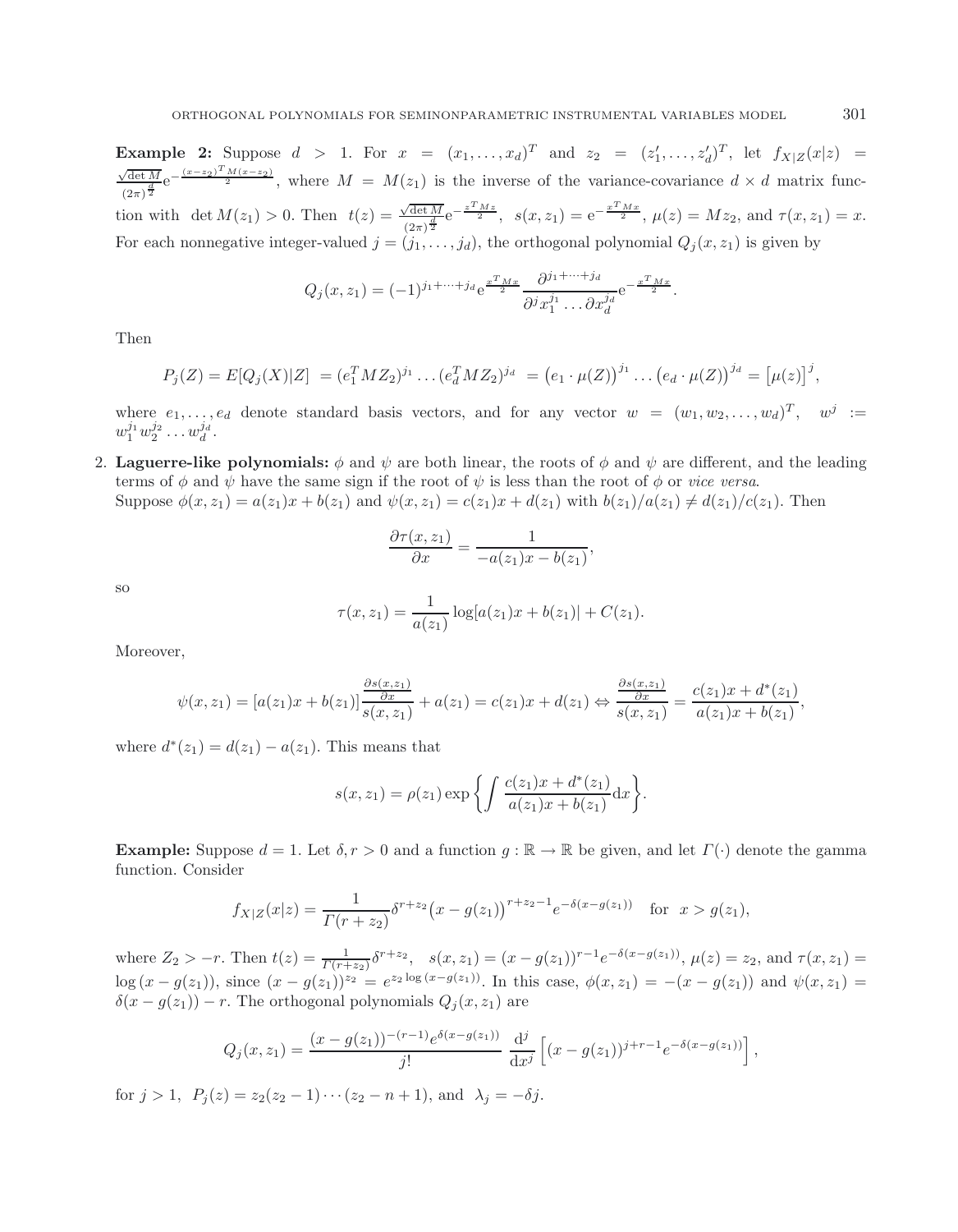### 302 Y. KOVCHEGOV AND N. YILDIZ

3. **Jacobi-like polynomials:**  $\phi$  is quadratic,  $\psi$  is linear,  $\phi$  has two distinct real roots, the root of  $\psi$  lies between the two roots of  $\phi$ , and the leading terms of  $\phi$  and  $\psi$  have the same sign. In this case,

$$
\frac{\partial \tau(x, z_1)}{\partial x} = -\frac{1}{(x - r_1(z_1))(x - r_2(z_1))},
$$

with  $r_1 \neq r_2$  and x not equal to either one of them. In this case, however,  $\tau$  is not one-to-one on x, and the condition given in Theorem 2.2 of [\[17](#page-13-0)] does not hold unless specific support conditions are met. Solving the last differential equation we get

$$
\tau(x, z_1) = \frac{1}{r_1(z_1) - r_2(z_1)} \left[ \log|x - r_2(z_1)| - \log|x - r_1(z_1)| \right] + c(z_1).
$$

Plugging this into the formula for  $\psi$  yields

$$
\psi(x,z_1)=(x-r_1(z_1))(x-r_2(z_1))\left[\frac{\frac{\partial s(x,z_1)}{\partial x}}{s(x,z_1)}+\frac{2x-r_1(z_1)-r_2(z_1)}{(x-r_1(z_1))(x-r_2(z_1))}\right]=a(z_1)x+b(z_1).
$$

Rearranging terms gives us

$$
\frac{\frac{\partial s(x,z_1)}{\partial x}}{s(x,z_1)} = -\frac{2x - r_1(z_1) - r_2(z_1)}{(x - r_1(z_1))(x - r_2(z_1))} + \frac{1}{r_1(z_1) - r_2(z_1)} \left[ \frac{a(z_1)r_1(z_1) + b(z_1)}{x - r_1(z_1)} - \frac{a(z_1)r_2(z_1) + b(z_1)}{x - r_2(z_1)} \right]
$$
\n
$$
=:\kappa(x,z_1).
$$

Let  $\alpha(x, z_1) := \int \kappa(x, z_1) dx$ . Then

$$
\alpha(x, z_1) = -\log|(x - r_1(z_1))(x - r_2(z_2))| + \frac{a(z_1)r_1(z_1) + b(z_1)}{r_1(z_1) - r_2(z_1)}\log|x - r_1(z_1)|
$$

$$
-\frac{a(z_1)r_2(z_1) + b(z_1)}{r_1(z_1) - r_2(z_1)}\log|x - r_2(z_1)|,
$$

and

<span id="page-9-0"></span>
$$
s(x, z1) = \rho(z1) \exp [\alpha(x, z1)].
$$

**Example:** Suppose for simplicity that there is no  $Z_1$  (so that  $z = z_2$ ), and

$$
f_{X|Z}(x|z) = \frac{1}{\mathcal{B}(a+z, b-z)} x^{a+z-1} (1-x)^{b-z-1} \text{ for } x \in (0,1),
$$

where  $\mathcal{B}(\cdot, \cdot)$  denotes the beta function. Suppose the following condition is satisfied:

$$
\lim_{x \to 0+} x^{a+Z} Q(x) = \lim_{x \to 1-} (1-x)^{b-Z} Q(x) = 0 \qquad Z - \text{a.s.}
$$
\n(2.8)

We also assume the support of Z is in  $(-a, b)$ . Then  $\mu(z) = z$ ,  $t(z) = \frac{\mathcal{B}(a, b)}{\mathcal{B}(a+z, b-z)}$ , and  $s(x) = \frac{1}{\mathcal{B}(a, b)} x^{a-1} (1$  $f(x)^{b-1}$ . Finally,  $\tau(x) = \log \left( \frac{x}{1-x} \right)$ ) since  $\left(\frac{x}{1-x}\right)$  $\int_0^z = \exp\left[z \log\left(\frac{x}{1-x}\right)\right]$ . Then  $\phi(x) = -x(1-x)$  and  $\psi(x) =$  $(a - b)x - a$ . The orthogonal polynomial  $Q<sub>j</sub>$  are the scaled Jacobi polynomials and satisfy the following hypergeometric differential equations of Gauss:

$$
x(1-x)Q''_j + (a - (a+b)x)Q'_j + j(j+a+b-1)Q_j = 0
$$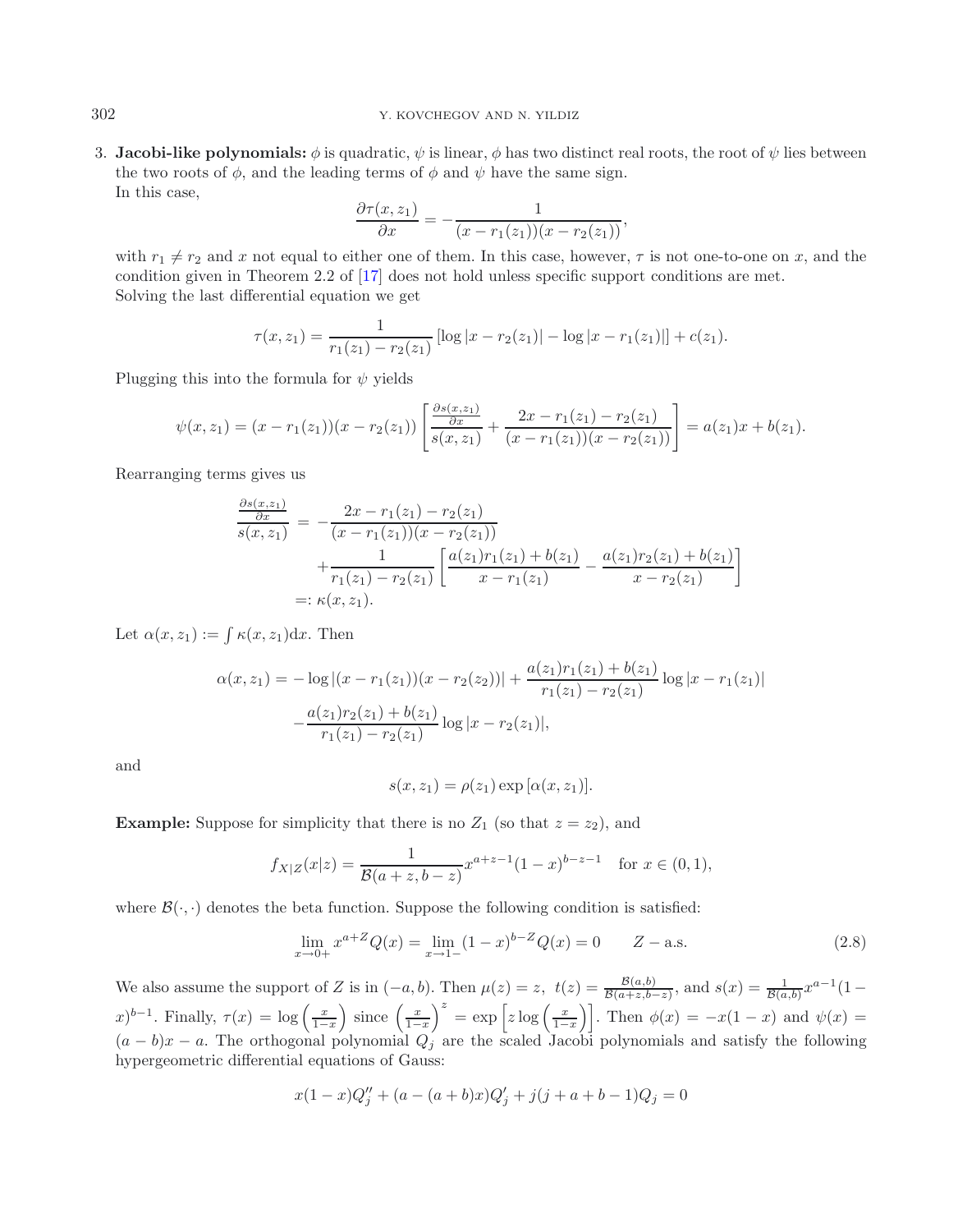for each degree  $j = 0, 1, \ldots$ . See Section 4.21 of [\[21\]](#page-13-19), and [\[22\]](#page-13-20). These scaled Jacobi polynomials can be expressed with the hypergeometric functions

$$
Q_j(x) := P_j^{(a-1,b-1)}(1-2x) = \frac{(\alpha)_j}{j!} \cdot 2F_1(-j, j+a+b-1; a; x),
$$

where  $(\alpha)_j := \alpha(\alpha+1)\cdots(\alpha+j-1)$ , and for  $c \notin \mathbb{Z}_-, 2F_1(a, b; c; x) := \sum_{j=0}^{\infty}$  $\frac{(a)_j (b)_j x^j}{(c)_j j!}$ . Note that these  $Q_j$ 's satisfy equation [\(2.8\)](#page-9-0). Moreover, the eigenvalues are  $\lambda_j = -j(j+a+b-1)$  and for  $j > 1$ ,

$$
P_j(Z) = E[Q_j(X)|Z] = -\frac{Z}{\lambda_j}E[Q'_j(X)|Z].
$$

# <span id="page-10-0"></span>**2.3. The orthogonal polynomial basis results for discrete** *X*

Here we show that the orthogonal polynomial basis results of the previous section go through when X is discrete and satisfies the conditions in Theorem [1.1.](#page-3-0) Suppose for simplicity  $X$  is one-dimensional with its conditional distribution given by

$$
P(X = x|Z = z) := p(x|z) = t(z)s(x, z_1)[\mu(z) - m]^x
$$
\n(2.9)

for

$$
x \in a + \mathbb{Z}_{+} = \{a, a+1, a+2, \ldots\},\
$$

where  $\mu(Z) > m$  a.s., and a given  $-\infty \le a < \infty$ .

For a function h, define respectively the backwards and forwards difference operators as

$$
\nabla h(x) := h(x) - h(x - 1),
$$
  
\n
$$
\Delta h(x) := h(x + 1) - h(x).
$$

Let  $Ah(x, z_1) := \frac{s(x-1, z_1)}{s(x, z_1)} \nabla h(x, z_1) - \left[ m + \frac{s(x-1, z_1)}{s(x, z_1)} \right] h(x, z_1)$ , and let  $s(a-1, z_1) = 0$  for almost every  $Z = z$ .

**Lemma 2.3.** *Suppose* g *is such that*  $E[g(X, Z_1)] < \infty$ *. Then* 

$$
E[Ag(X, Z_1)|Z] = -\mu(Z)E[g(X, Z_1)|Z] \qquad (Z - a.s.)
$$

*Proof.*

$$
E[Ag(X, Z_1)|Z] = \sum_{x \in a + \mathbb{Z}_+} \frac{s(x - 1, Z_1)}{s(x, Z_1)} [g(x, Z_1) - g(x - 1, Z_1)]t(Z)s(x, Z_1)[\mu(Z) - m]^x
$$
  

$$
- \sum_{x \in a + \mathbb{Z}_+} \left[ m + \frac{s(x - 1, Z_1)}{s(x, Z_1)} \right] g(x, Z_1)t(Z)s(x, Z_1)[\mu(Z) - m]^x
$$
  

$$
= [m - \mu(Z)] \sum_{x \in a + \mathbb{Z}_+} g(x - 1, Z_1)t(Z)s(x - 1, Z_1)[\mu(Z) - m]^{x - 1}
$$
  

$$
- m \sum_{x \in a + \mathbb{Z}_+} g(x, Z_1)t(Z)s(x, Z_1)[\mu(Z) - m]^x = -\mu(Z)E[g(X, Z_1|Z].
$$

Note that the result holds when the support of  $p(x|z) = P(x = x|Z = z)$  is

$$
a - \mathbb{Z}_+ = \{\ldots, a-2, a-1, a\}
$$

with  $-\infty < a < \infty$ ,  $Ah(x, z_1) := \frac{s(x+1, z_1)}{s(x, z_1)} \Delta h(x, z_1) - \left[ m + \frac{s(x+1, z_1)}{s(x, z_1)} \right] h(x, z_1)$ , and  $s(a+1, z_1) = 0$  for almost every  $Z = z$ .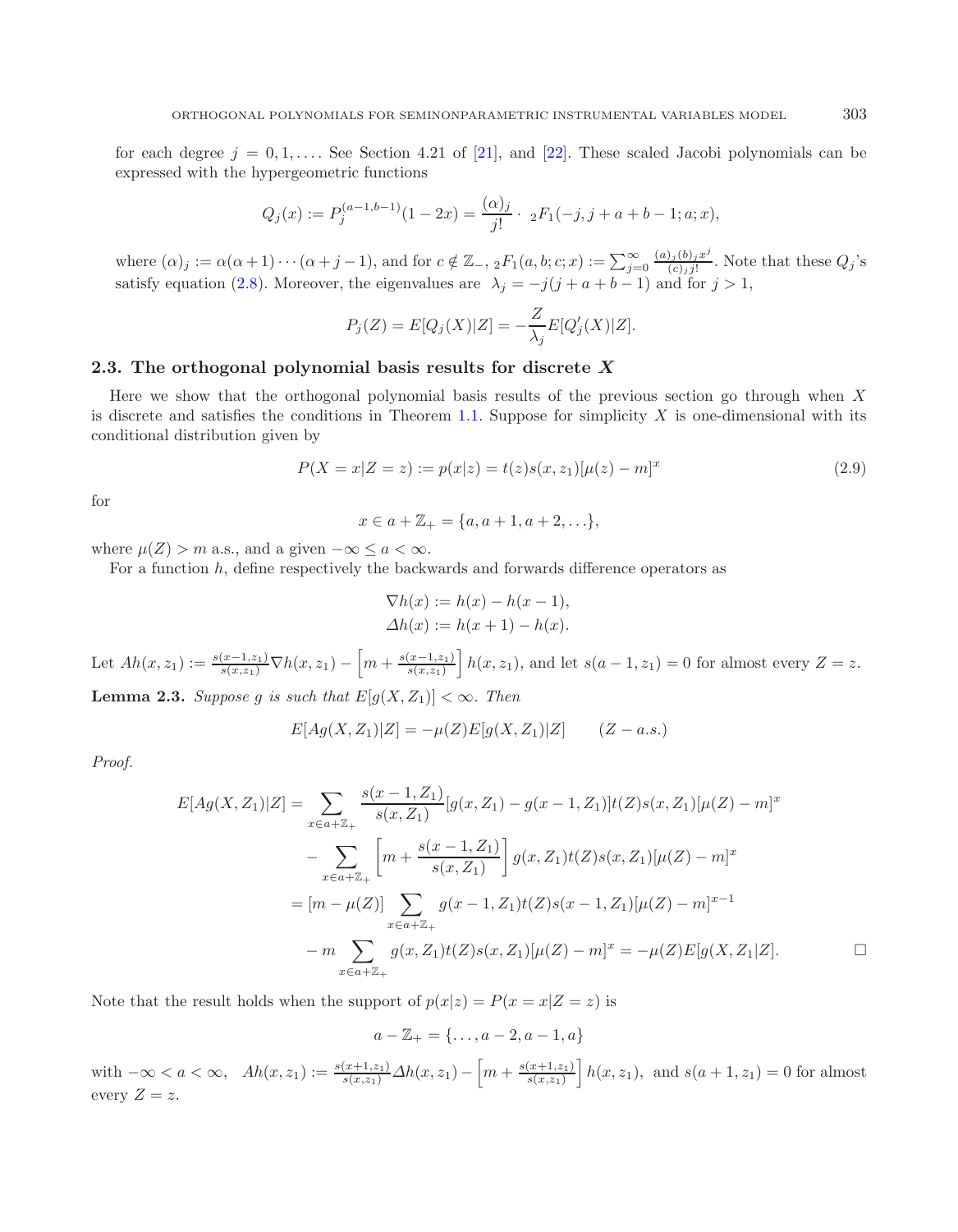From the above lemma we see that equation [\(2.1\)](#page-4-3) holds, and iterating on that equation yields

<span id="page-11-0"></span>
$$
E[A^k g(X)|Z] = (-\mu(Z))^k E[g(X)|Z].
$$
\n(2.10)

The corresponding Stein–Markov operator A is defined as  $\mathcal{A}h = A\Delta h$ . The eigenfunctions of A are orthogonal polynomials  $Q_i$  such that

$$
\mathcal{A}Q_j(x, z_1) = \lambda_j Q_j(x, z_1).
$$

See  $[18, 21]$  $[18, 21]$  $[18, 21]$  $[18, 21]$ . Then by  $(2.1)$  and  $(2.10)$  we have

$$
\lambda_j E[Q_j(X, Z_1)|Z] = E[A\Delta Q_j(X)|Z] = -\mu(Z)E[\Delta Q_j(X, Z_1)|Z],
$$

so that

$$
E[Q_j(X, Z_1)|Z] = \frac{-\mu(Z)}{\lambda_j} E[\Delta Q_j(X, Z_1)|Z]
$$

for  $j > 1$ . Thus, we know recursively that  $P_i(Z) := E[Q_i(X, Z_1)|Z]$  is a j-th degree polynomial in  $\mu(Z)$ , as in Theorem [2.1](#page-6-2) of the preceding subsection.

We now present the following specific examples.

1. **Charlier polynomials:** Suppose there is no  $Z_1$ , and  $X|Z$  has a Poisson distribution with density  $p(x|z)$  =  $\frac{e^{-(\tilde{m}_0+z)}[\tilde{m}_0+z]^x}{x!} = e^{-z} \frac{e^{-\tilde{m}_0} \tilde{m}_0^z}{x!} \left[1+\frac{z}{\tilde{m}_0}\right]^x$ , for  $x \in \mathbb{N}$ , so that  $t(z) = e^{-z}$ ,  $s(x) = \frac{e^{-\tilde{m}_0} \tilde{m}_0^x}{x!}$ ,  $m_0 = 1$ , and  $\mu(z) = \frac{z}{\tilde{m}_o}$ . Then  $Ah(x) = h(x) - \frac{x}{\tilde{m}_o}h(x-1)$  is the Stein operator. The eigenfunctions of the Stein–Markov operator are the Charlier polynomials  $Q_j(x) = C_j(x; \tilde{m}_0)(x) = \sum_{r=0}^j {j \choose r} (-1)^{j-r} \tilde{m}_0^{-r} x(x-1) \dots (x-r+1)$ which are orthogonal w.r.t. Poisson–Charlier weight measure  $\rho(x) := \frac{e^{-\tilde{m}_0}\tilde{m}_0^x}{x!} \sum_{k=0}^{\infty} \delta_k(x)$ , where  $\delta_k(x)$  equals 1 if  $k = x$ , and 0 otherwise. See [\[18\]](#page-13-10). Finally,

$$
P_j(Z) = E[Q_j(X)|Z] = \sum_{r=0}^j \sum_{x=r}^{\infty} e^{-(\tilde{m}_0 + Z)} \frac{(\tilde{m}_0 + Z)^x}{(x-r)!} {j \choose r} (-1)^{j-r} \tilde{m}_0^{-r} = \frac{Z^j}{\tilde{m}_0^j}.
$$

<span id="page-11-1"></span>2. **Meixner polynomials:** Suppose there is no  $Z_1$ , and for  $x \in \mathbb{N}$  and  $\alpha$  an integer greater than or equal to 1,  $p(x|z) = {x+\alpha-1 \choose x} p^{\alpha} [1-p+\mu(z)]^x t(z)$ , where  $t(z) = \left[\sum_{x=0}^{\infty} \frac{\Gamma(x+\alpha)}{x!\Gamma(\alpha)} p^{\alpha} [1-p+\mu(z)]^x\right]^{-1}$ . The above lemma applies with  $s(x) = {x+\alpha-1 \choose x} p^{\alpha}$ ,  $m_0 = 1-p$ . Then  $Ah(x) = (1-p)h(x) - \frac{x}{x+\alpha}h(x-1)$  is the Stein operator. The eigenfunctions of the Stein–Markov operator are the Meixner polynomials  $Q_j(x) = M_j(x; \alpha, p)(x) =$  $\sum_{k=0}^j (-1)^k {j \choose k} {x \choose k} k! (x-\alpha)_{j-k} p^{-k}$ , where  $(a)_j := a(a+1) \dots (a+j-1)$ . which are orthogonal w.r.t. weight measure  $\rho(x) := s(x) \sum_{k=0}^{\infty} \delta_k(x)$ .

# **2.4. Extension to Pearson-like and Ord-like Families**

Suppose there is no  $Z_1$ , *i.e.*  $Z = Z_2$ . Suppose  $\phi(x)$  is a polynomial of degree at most two and  $\psi(x)$  is a decreasing linear function on an interval  $(a, b)$ . Also  $\phi(x) > 0$  for  $a < x < b$ ,  $\phi(a) = 0$  if a is finite, and  $\phi(b) = 0$ if b is finite. If  $\xi$  is a random variable with either Lebesgue density or density with respect to counting measure  $f(x)$  on  $(a, b)$  that satisfies

$$
D[\phi(x)f(x)] = \psi(x)f(x),\tag{2.11}
$$

where D denotes derivative when  $\xi$  is continuous, and the forward difference operator  $\Delta$  when  $\xi$  is discrete. Then the above relation  $(2.11)$  describes the Pearson family when  $\xi$  is continuous and **Ord family**, when  $\xi$ is discrete. Many continuous distributions fall into the Pearson family, and many discrete ones fall into Ord's family. See [\[18\]](#page-13-10) and the references therein.

Suppose  $\xi$  is a random variable in either Pearson or Ord family. Following [\[18\]](#page-13-10), define its Stein operator as

$$
AQ(x) = \phi(x)D^*Q(x) + \psi(x)Q(x)
$$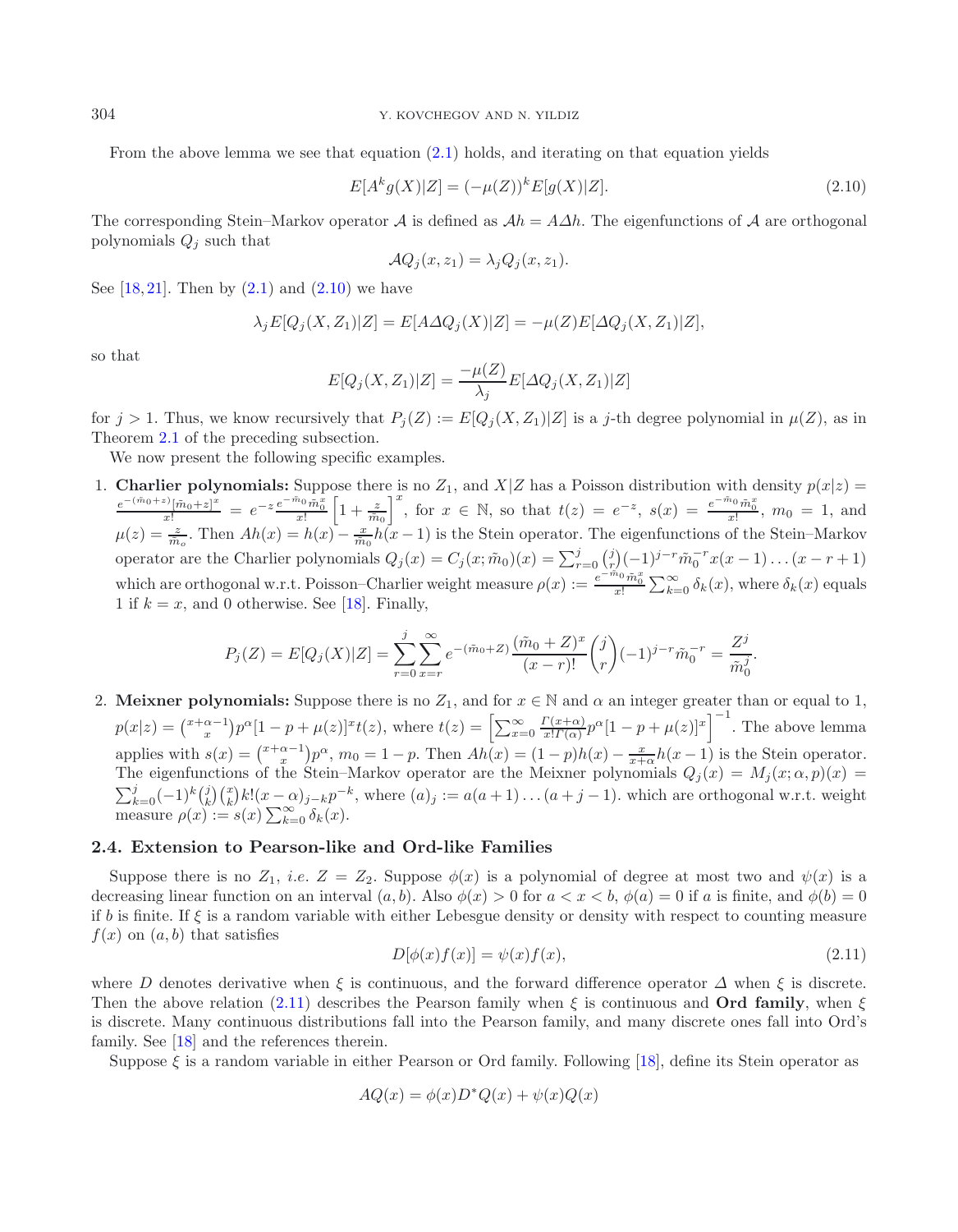for all Q such that  $E[Q(\xi)] < \infty$  and  $E[D^*Q(\xi)] < \infty$ , where  $D^*$  denotes the derivative when  $\xi$  is continuous and the backwards difference operator  $\nabla$  when  $\xi$  is discrete. Then  $E[AQ(\xi)]=0$ . Let the corresponding Stein– Markov operator, A, be defined as  $AQ := ADQ$ .

Now, consider a Stein operator  $AQ(x) = \phi(x)D^*Q(x) + \psi(x)Q(x)$  together with the corresponding Stein– Markov operator A for some random variable in either Pearson or Ord family. Let  $Q_i$  be the orthogonal polynomial eigenfunctions of  $A$ . Consider random variables  $X$  and  $Z$ , where the conditional distribution of  $X$ given  $Z$  is such that the Stein operator of  $X$  given  $Z$  equals

$$
A_{\mu}Q = \phi D^*Q + (\psi + c\mu(Z))Q,
$$

where c is a constant. Then  $E[A_\mu Q(X)|Z] = 0$ . Now, since  $Q_j$  are eigenfunctions of A,

$$
\lambda_j E[Q_j(X)|Z] = E[AQ_j(X)|Z] = E[ADQ_j(X)|Z] = E[(A - A_\mu)DQ_j(X)|Z]
$$
  
= 
$$
-c\mu(Z)E[DQ_j(X)|Z].
$$

Letting  $P_j(Z) := E[Q_j(X)|Z]$  we see that  $P_j$ 's are jth-order polynomials in  $\mu(Z)$  as  $DQ_j(x)$  can be expressed as a linear combination of  $Q_0(x), Q_1(x),...,Q_{j-1}(x)$  in the above equation analogous to [\(2.1\)](#page-4-3). Thus our main result Theorem [2.1](#page-6-2) applies whenever the Stein operator of  $X|Z$  is expressed as  $A_\mu Q = \phi D^*Q + (\psi + c\mu(Z))Q$ . The question then arises for which, if any, conditional distributions of  $X/Z$  the Stein operator is of this form. It should be pointed out that this current approach extends to multidimensional discrete  $X|Z$ , and other types of distributions with well defined Stein operators. We now give some examples for such discrete distributions.

#### **Examples:**

#### 1. **Binomial distribution:** It is known that

$$
AQ(x) = (1 - p)x \nabla Q(x) + [pN - x]Q(x)
$$

is the Stein operator for a Binomial random variable with parameters N and p. In this case,  $\phi(x) = (1 - p)x$ and  $\psi(x) = pN - x$ . See [\[18](#page-13-10)]. Suppose  $X|Z \sim Bin(N + \mu(Z), p)$ , with  $\mu(Z) \in \mathbb{Z}_+$ . Then

$$
A_{\mu}Q(x) = (1 - p)x \nabla Q(x) + [pN + p\mu(Z) - x]Q(x)
$$

Let  $Q_{-1}(x) := 0$ ,  $Q_1(x) = 0$ , and  $Q_j(x) = K_j(x, N, p) = \sum_{l=0}^j (-1)^{j-l} {N-x \choose j-l} {x \choose l} p^{j-l} (1-p)^l$ , the Krawtchouk polynomials, are orthogonal with respect to the binomial  $Bin(N, p)$  distribution.

2. **Pascal / Negative binomial distribution:** It is known that

$$
AQ(x) = x\nabla Q(x) + [(1-p)\alpha - px]Q(x)
$$

is the Stein operator for a negative binomial random variable with parameters  $\alpha$  and p. In this case,  $\phi(x) = x$ and  $\psi(x) = (1 - p)\alpha - px$ . See [\[18](#page-13-10)].

Suppose

$$
P(X = x|Z = z) = p(x|z) = {x + \alpha + \mu(z) - 1 \choose x} p^{\alpha + \mu(z)} (1 - p)^x,
$$

for  $x \in \mathbb{N}_+$ . Then

$$
A_{\mu}Q(x) = x \nabla Q(x) + [(1-p)\alpha + (1-p)\mu(Z) - px]Q(x)
$$

In this case,  $Q_i = M_i(x; \alpha, p)$ , where  $M_i(x; \alpha, p)$  denote Meixner polynomials which were defined in the previous section and are orthogonal with respect to the Pascal distribution with parameter vector  $(\alpha, p)$ .